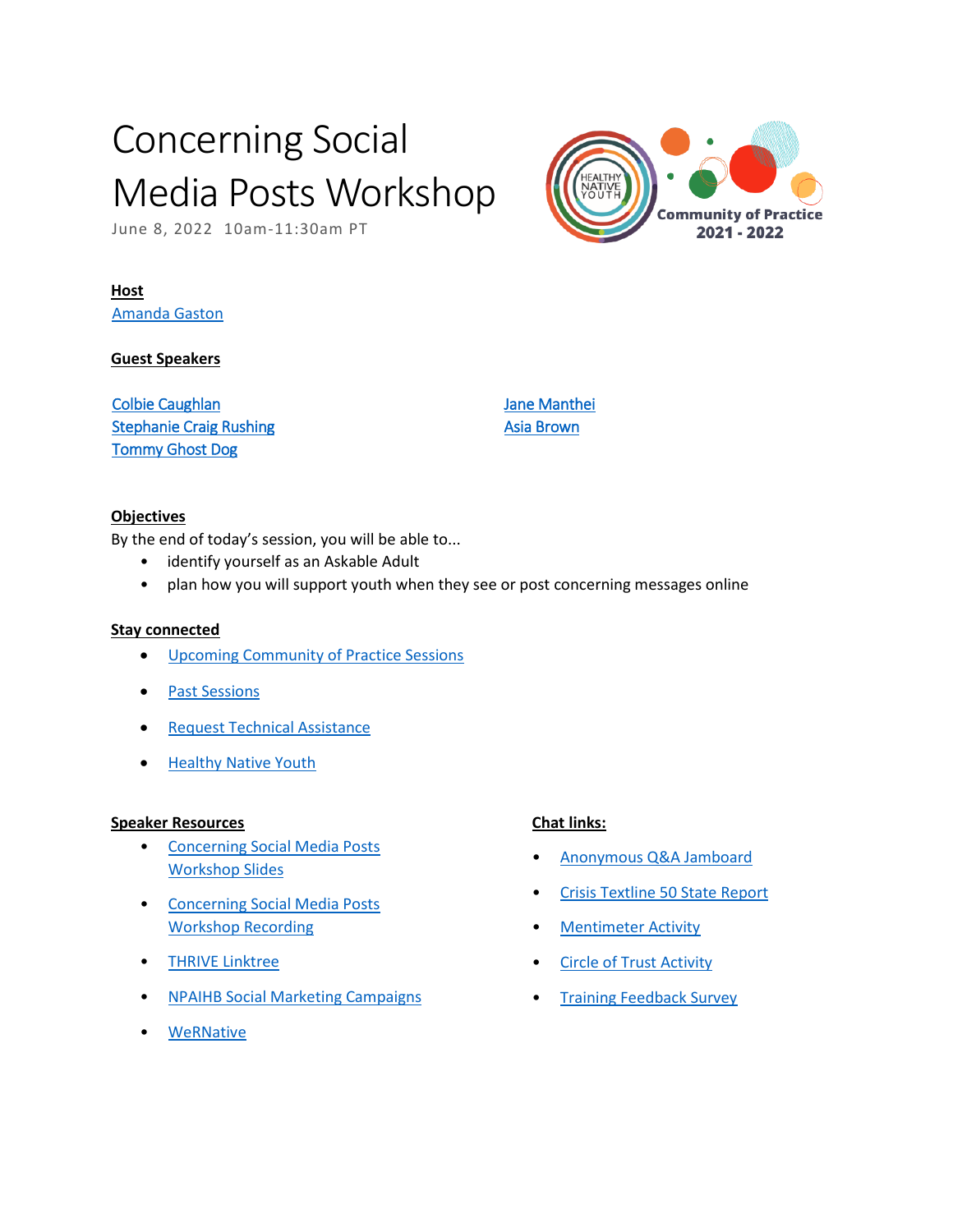## Chat feed (participant personal information has been removed)

| 10:03 AM - Jane:                                | To all the Travises attending today's call: please don't forget to rename<br>yourselves! (1)                                                                                               |
|-------------------------------------------------|--------------------------------------------------------------------------------------------------------------------------------------------------------------------------------------------|
| 10:06 AM - Jane:                                | https://jamboard.google.com/d/1lpeqnUz3XBvZZPwGBU_HA8NQwjBHssMoo<br>WeYDtiWRLk/edit?usp=sharing                                                                                            |
| 10:08 AM - Eva,<br>Resource Basket,<br>she/her: | Eva: Inupiat Resource Basket, she/her, mother and grandmother                                                                                                                              |
| 10:08 AM - Kelly R.:                            | Kelly R.<br>She/Her                                                                                                                                                                        |
|                                                 | Navajo/Acoma Pueblo                                                                                                                                                                        |
|                                                 | <b>Inter Tribal Council of Arizona</b>                                                                                                                                                     |
| 10:08 AM - Maleah:                              | I'm hoping to learn how to help kids feel more comfortable coming to me<br>when they see things that scare them or make them worried online                                                |
| 10:08 AM -<br>Stephanie:                        | Stephanie Craig Rushing (she/her) Adolescent Health, scraig@npaihb.org                                                                                                                     |
| 10:08 AM - Melanie:                             | Good Morning Everyone! Melanie, Navajo, Prevention Educator at Capacity<br><b>Builders in Farmington NM!</b>                                                                               |
| 10:08 AM - Cassie:                              | Cassie (she/her) Inter Tribal Council of Arizona Social Media Manager. Hoping<br>to learn info to share with youth via social media!                                                       |
| 10:08 AM - Chris<br>she/her:                    | Hi Everyone! Chris with UTHealth Houston TX                                                                                                                                                |
| 10:08 AM - Rebecca:                             | Rebecca (she/hers) I'm a youth social worker with the Oneida Nation in WI, I<br>hope to pick up some new ideas and ways of working with the youth in our<br>community.                     |
| 10:09 AM - Colbie<br>(she/her):                 | Colbie Caughlan (she/her), THRIVE suicide prevention, ccaughlan@npaihb.org                                                                                                                 |
| 10:09 AM - Amiyah:                              | Amiyah, Native American Community Services she/her I am hoping to learn<br>more about social media use when collaborating with/inside indigenous<br>spaces                                 |
| 10:09 AM - Cody<br>(He/Him):                    | Cody, He/Him/His, Lost&Found in Sioux Falls, SD.                                                                                                                                           |
| 10:09 AM - Claire:                              | Hi y'all! I am Claire (she/her). I am an intern with CPRIT/ UTHealth Houston TX                                                                                                            |
| 10:09 AM - Gina:                                | Hi! I am Gina (she/her) and I work at the Santa Ynez Tribal Health clinic on the<br>Chumash Rez. For work a support the AHO Youth Council : native youth<br>working on suicide prevention. |
| 10:09 AM - Cheryl:                              | Hi everyone!                                                                                                                                                                               |
| 10:09 AM - Lisa:                                | Hi my name is Lisa. I work for the San Pasqual Education Dept. also I'm from<br>the San Pasqual Indian reservation.                                                                        |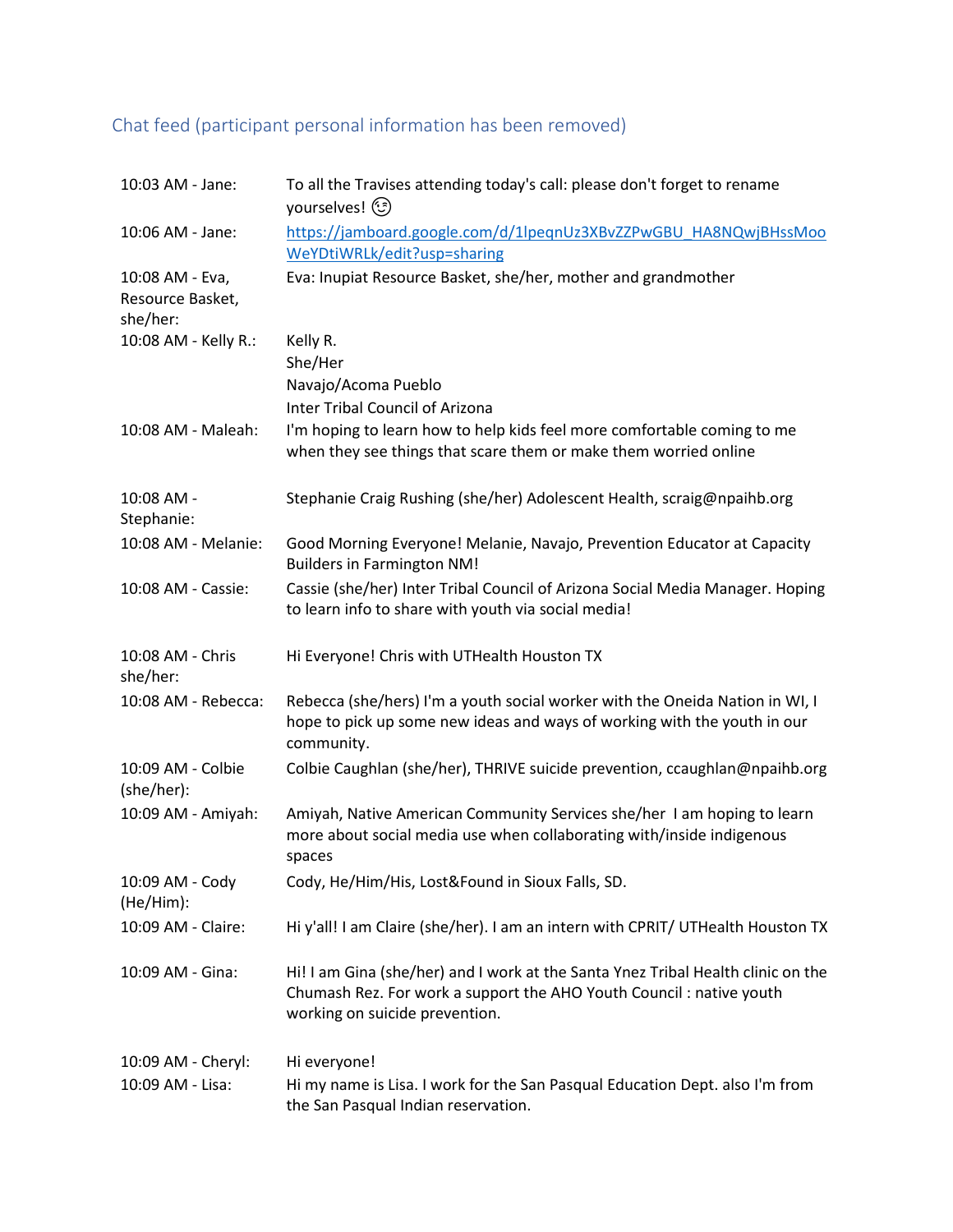| 10:09 AM - Cheryl:                              | Cheryl                                                                                                                                                                                                                     |
|-------------------------------------------------|----------------------------------------------------------------------------------------------------------------------------------------------------------------------------------------------------------------------------|
| 10:09 AM - Carrie:                              | Carrie - Youth Activities Specialist and Bishop Tribal Youth Council Advisor at<br>the Bishop Indian Education Center - Bishop Paiute Tribe                                                                                |
| 10:09 AM - Frankie<br>B:                        | Frank B., Resilient Alaska Youth AmeriCorps Member, Native Village of Saint<br>Michael, Alaska                                                                                                                             |
| 10:09 AM - Lisa:                                | Lisa Tulalip Tribes Positive Youth Development School Advocate                                                                                                                                                             |
| 10:10 AM - Michelle<br>(she/her) - NPAIHB:      | Good day to all! Michelle Singer (she/her   Navajo), Healthy Native Youth<br>Project Manager/Adolescent Programs Team. I'm hoping to hear from all<br>about how HNY can support educators and caring adults for our youth! |
| 10:10 AM - Maleah:                              | Maleah, Tlingit, she/her. I am the project coordinator for the THRIVE Suicide<br>Prevention Project at the Northwest Portland Area Indian Health Board.<br>mnore@npaihb.org                                                |
| 10:10 AM - Asia:                                | Asia Brown(she/her)<br>Choctaw Nation of OK                                                                                                                                                                                |
|                                                 | Sexual Health Communications Specialist<br>WYSH project (NPAIHB)                                                                                                                                                           |
| 10:10 AM - Roger:                               | Roger Peterson - Siletz - Text Messaging Specialist - rpeterson@npaihb.org                                                                                                                                                 |
| 10:10 AM - Staci:                               | GM! Staci from Iliamna, Ak, program coordinator with RuralCap. Hoping to<br>learn how to support our youth.                                                                                                                |
| 10:11 AM - Leanne<br>(she/her):                 | Hi everyone, my name is Leanne I use she/her pronouns. I'm in Anchorage AK<br>working as an AmeriCorps VISTA for the Elder Mentor Program of Alaska. I<br>would like to learn more about healthy use of social media.      |
| 10:11 AM - Kitty:                               | Kitty - Nebraska Indian Child Welfare Coalition- Joining from Sioux City, IA.                                                                                                                                              |
| 10:11 AM - Jane:                                | Jane Manthei, she/her<br><b>Healthy Native Youth Communications Specialist</b><br>jmanthei@npaihb.org<br>Hoping to learn to support youth on and with social media!                                                        |
| 10:11 AM - Shelbi:                              | Shelbi Tulalip tribes a youth advocate within positive youth development<br>happy to be here                                                                                                                               |
| 10:11 AM - Amie:                                | Amie she/her, Director of Teaching & Learning for Lakewood School District                                                                                                                                                 |
| 10:13 AM - Eva,<br>Resource Basket,<br>she/her: | I do get worried because I feel like I do not have all the right words or<br>language when I see those posts.                                                                                                              |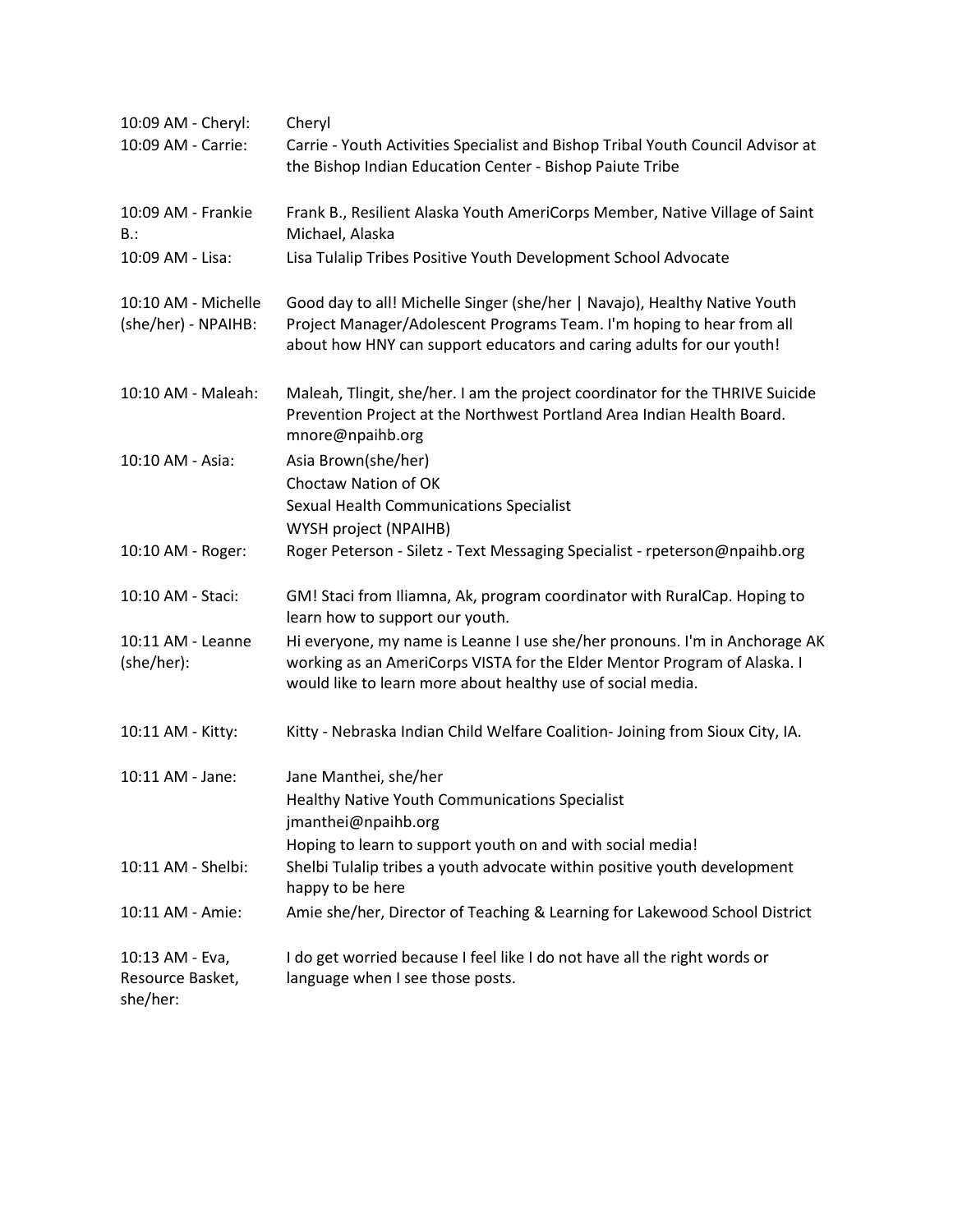| 10:13 AM - Lesley:                              | Riverside San Bernardino<br>Les, He/Him,<br>County Indian Health, Inc. (RSBCIHI) Behavioral Health Services Department<br>Zero Suicide Initiative Project Coordinator                                   |  |
|-------------------------------------------------|---------------------------------------------------------------------------------------------------------------------------------------------------------------------------------------------------------|--|
| 10:13 AM - Jane:                                | I love the honesty! It's hard to see someone struggling and it can be scary if<br>you don't know what to do                                                                                             |  |
| 10:14 AM - Cheryl:                              | Cheryl (she/her) Navajo, CIS, Navajo Department of Health. I am hoping to<br>learn more on how to support youth on SM.                                                                                  |  |
| 10:14 AM - Jane:                                | Having a protocol in place or even just knowing what resources you can share<br>really helps with that feeling of uncertainty                                                                           |  |
| 10:15 AM - Amrita:                              | Hi everyone, Amrita, Project director Native it's Your Game, UT health<br>Houston . Excited for today's session !                                                                                       |  |
| 10:21 AM - Eva,<br>Resource Basket,<br>she/her: | The reply of You Got This is so scary! When I see this I am thinking, no they do<br>not got this. I see it as a cry for help.                                                                           |  |
| 10:29 AM - Amanda<br>(she/her):                 | 50 State Report: https://www.crisistextline.org/united-in-empathy-2021-<br>report/                                                                                                                      |  |
| 10:32 AM - Colbie<br>(she/her):                 | Please NOTE that this is NOT for people who have texted NATIVE or<br>INDIGENOUS in to the Crisis Text Line, this is anyone who disclosed being<br>AI/AN regardless of which key word they texted in to. |  |
| 10:33 AM - Amanda<br>(she/her):                 | https://www.menti.com/cqvcqfoxxt                                                                                                                                                                        |  |
| 10:36 AM - Shonta:                              | All the TikTok challenges and loneliness                                                                                                                                                                |  |
| 10:37 AM - Lisa:                                | pandemic we just went through is a big thing                                                                                                                                                            |  |
| 10:37 AM - Lesley:                              | Sorry everyone I have to run to facilitate a suicide prevention skills training.<br>Grateful to have joined the first half of today's zoom. Take care everyone!                                         |  |
| 10:37 AM - Eva,<br>Resource Basket,<br>she/her: | Idk how to get to this menti board.                                                                                                                                                                     |  |
| 10:38 AM - Lisa:                                | Disrespect for elders                                                                                                                                                                                   |  |
| 10:38 AM - Eva,<br>Resource Basket,<br>she/her: | Comparison of life and materialistic things.                                                                                                                                                            |  |
| 10:40 AM - Gina:                                | Sounds like an awesome text service!                                                                                                                                                                    |  |
| 10:40 AM - Jane:                                | If you think of more responses or you were unable to use the mentimeter,<br>feel free to continue putting your answers here in the chat! Thank you to<br>those who have already shared                  |  |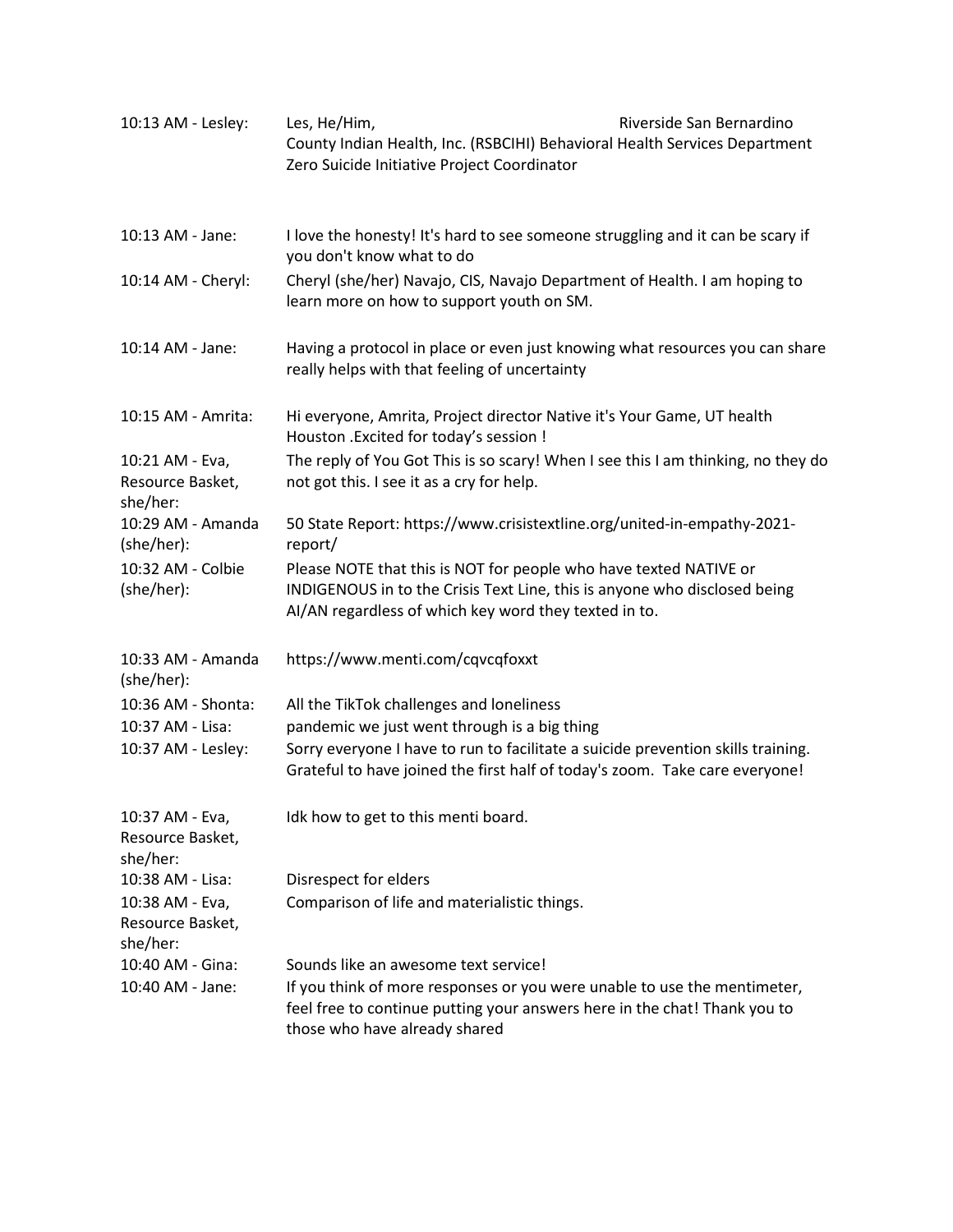| 10:40 AM - Lisa:                           | Sorry camera off and on cause I am at my school and students coming in for<br>lunch soon I will be listening still though                                      |
|--------------------------------------------|----------------------------------------------------------------------------------------------------------------------------------------------------------------|
| 10:41 AM - Ross:                           | Nice promo vid :)                                                                                                                                              |
| 10:42 AM - Eva,                            | See youth post about their situations while saying I am struggling then their                                                                                  |
| Resource Basket,                           | friends post a comment "You got this!" NO! If they had this they would not be                                                                                  |
| she/her:                                   | posting in such a way that screams for help.                                                                                                                   |
| 10:42 AM - Maleah:                         | <b>AAA</b>                                                                                                                                                     |
| 10:45 AM - Jane:                           | Offering encouragement is only a step in the process - as askable adults our<br>job is to help struggling youth get the help they need.                        |
|                                            | They might not know who to call or where they can go but we can point them<br>in the right direction                                                           |
| 10:47 AM - Jane:                           | I really liked what Colbie said earlier - we want youth to know that they can<br>talk to us. We don't want youth to feel like they can only lean on each other |
| 10:50 AM - Jane:                           | Circle of Trust:                                                                                                                                               |
|                                            | https://www.healthynativeyouth.org/wp-content/uploads/2022/01/Circle-of-<br>Trust-Activity.pdf                                                                 |
| 10:52 AM - Eva,                            | Did I freeze? Or?                                                                                                                                              |
| Resource Basket,                           |                                                                                                                                                                |
| she/her:                                   |                                                                                                                                                                |
| 10:53 AM - Eva,                            | <b>BRB</b>                                                                                                                                                     |
| Resource Basket,                           |                                                                                                                                                                |
| she/her:                                   |                                                                                                                                                                |
| 10:53 AM - Christine:                      | I'm so sorry to have to do. A recording will be sent out?                                                                                                      |
| 10:54 AM - Michelle<br>(she/her) - NPAIHB: | Yes! It will be on the Healthy Native Youth website!                                                                                                           |
|                                            | https://www.healthynativeyouth.org/wp-content/uploads/2022/01/Circle-of-<br>Trust-Activity.pdf                                                                 |
| 10:55 AM - Amanda<br>(she/her):            | Thanks Christine!                                                                                                                                              |
| 10:58 AM - Melanie:                        | awesome video :)                                                                                                                                               |
| 11:04 AM - Michelle                        | An Lakota Elder from Standing Rock told me once, "You have to get through                                                                                      |
| (she/her) - NPAIHB:                        | the hurt to get to the healing." So true                                                                                                                       |
| 11:05 AM - Lisa:                           | I feel part of healing is helping others that are also going through something                                                                                 |
| 11:06 AM - Avreayl:                        | This is GREAT WORK! So glad to be here today and be learning about it.                                                                                         |
| 11:09 AM - Lisa:                           | What I do is let them know I am here for them and don't ever make them feel<br>like I am above them and I am at there level.                                   |
| 11:09 AM - Amanda<br>(she/her):            | I love that Lisa. :)                                                                                                                                           |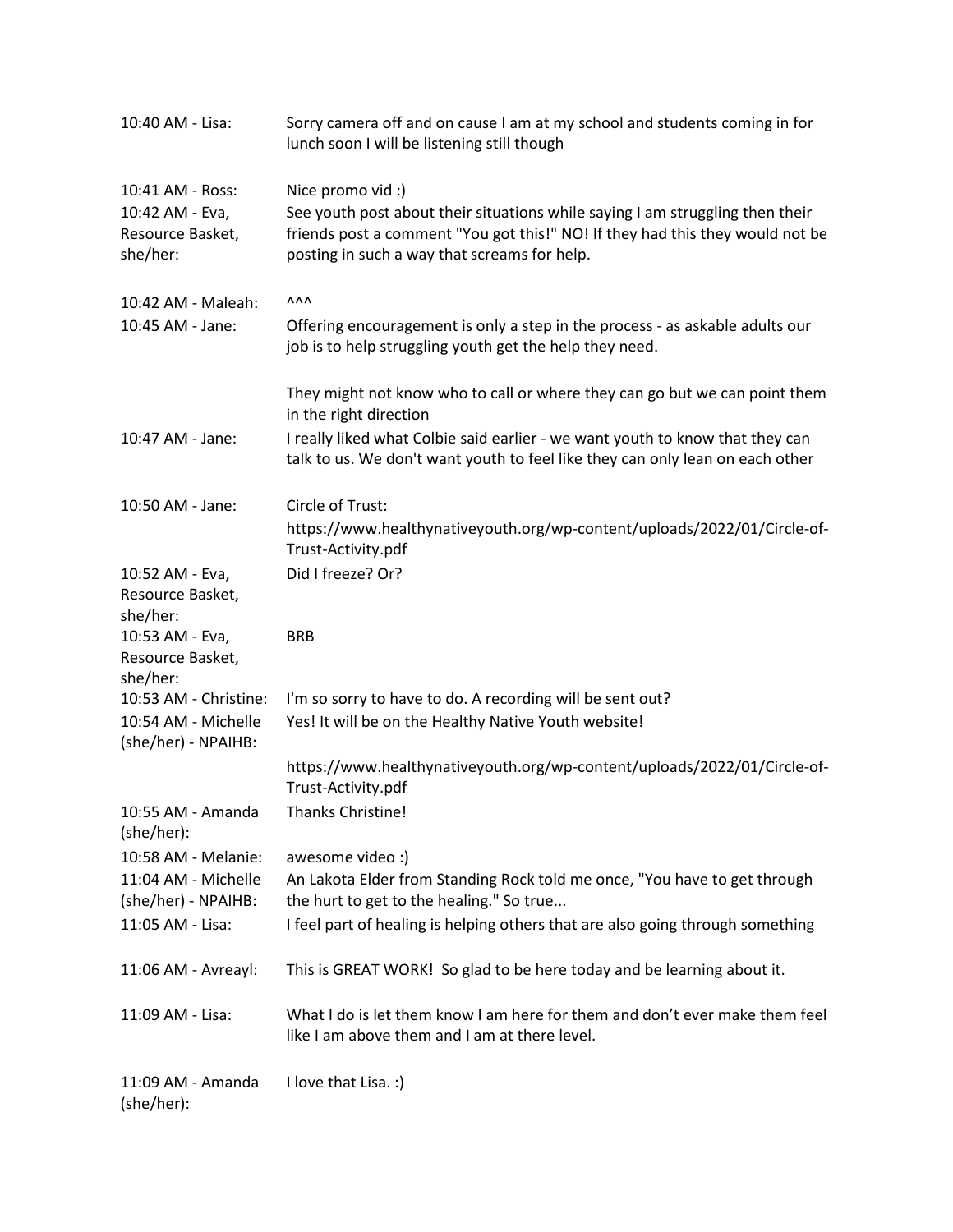| 11:10 AM - Amanda<br>(she/her):            | No straight lines! Ha.                                                                                                                                                                                                                                                                                                                                                                                                 |
|--------------------------------------------|------------------------------------------------------------------------------------------------------------------------------------------------------------------------------------------------------------------------------------------------------------------------------------------------------------------------------------------------------------------------------------------------------------------------|
| 11:11 AM - Jane:                           | Question for the chat - how do you let youth know that you're an askable<br>adult?                                                                                                                                                                                                                                                                                                                                     |
| 11:11 AM - Jill<br>Granger:                | Baamaapii/See you later! Need to leave early for client appointment. Thank<br>you!!                                                                                                                                                                                                                                                                                                                                    |
| 11:11 AM - Amanda<br>(she/her):            | Thanks Jill!                                                                                                                                                                                                                                                                                                                                                                                                           |
| 11:11 AM - Maleah:                         | Lead by example                                                                                                                                                                                                                                                                                                                                                                                                        |
| 11:12 AM - Amanda<br>(she/her):            | Agreed Tommy and I think that's what Lisa was getting at too. We're all the<br>same just different ages. :)                                                                                                                                                                                                                                                                                                            |
| 11:13 AM - Lisa:<br>11:14 AM - Amanda      | Engage in a conversation in something that they like.<br>Absolutely! Relevancy is KEY to engagement. :)                                                                                                                                                                                                                                                                                                                |
| (she/her):                                 |                                                                                                                                                                                                                                                                                                                                                                                                                        |
| 11:15 AM - Lisa:                           | Yes we have all been through things that all relate an when you approach a<br>youth like your above them they shut down                                                                                                                                                                                                                                                                                                |
| 11:16 AM - Michelle<br>(she/her) - NPAIHB: | In my experience, becoming and being an askable adult is grounded in<br>humility. We are all imperfect human beings and are flawed. Being present<br>with youth and others, we need to embrace the fear, be of service and lead by<br>example as we can be there for each other as we navigate life and hope for<br>our children with our youth together. It's the circle of life: youth, adult, elder<br>in a circle. |
| 11:16 AM - Kelly R.:                       | For those of us who are mandated reporters, this is a fine line with trust and<br>safety.                                                                                                                                                                                                                                                                                                                              |
| 11:16 AM - Tommy:                          | And sometimes they just want someone to listen to them                                                                                                                                                                                                                                                                                                                                                                 |
| 11:17 AM - Randy:                          | Thank you for saying that, askable adult / person to others . don't talk yourself<br>out of it!! hit it spot on.                                                                                                                                                                                                                                                                                                       |
| 11:17 AM - Jane:                           | Even just being there to listen to them you means that you're caring for them!                                                                                                                                                                                                                                                                                                                                         |
| 11:17 AM - Amanda<br>(she/her):            | Thanks Jane for sharing. That story really drives home the importance of<br>committing to being that person for youth                                                                                                                                                                                                                                                                                                  |
| 11:17 AM - Amanda<br>(she/her):            | Asia, your earrings are popping!                                                                                                                                                                                                                                                                                                                                                                                       |
| 11:18 AM - Shonta:                         | I like to Start with teaching:<br>good morals and respect for themselves and others!                                                                                                                                                                                                                                                                                                                                   |
| 11:18 AM - Jane:                           | @Asia, I was 24 when that happened lol. I was afraid of being too young to be<br>the askable adult                                                                                                                                                                                                                                                                                                                     |
| 11:18 AM - Lisa:                           | That energy feeling in a room or approaching someone is so real $\blacktriangledown$                                                                                                                                                                                                                                                                                                                                   |
| 11:20 AM - Maleah:                         | And expressing that idea of if I don't have the answer, I'll figure it out with you                                                                                                                                                                                                                                                                                                                                    |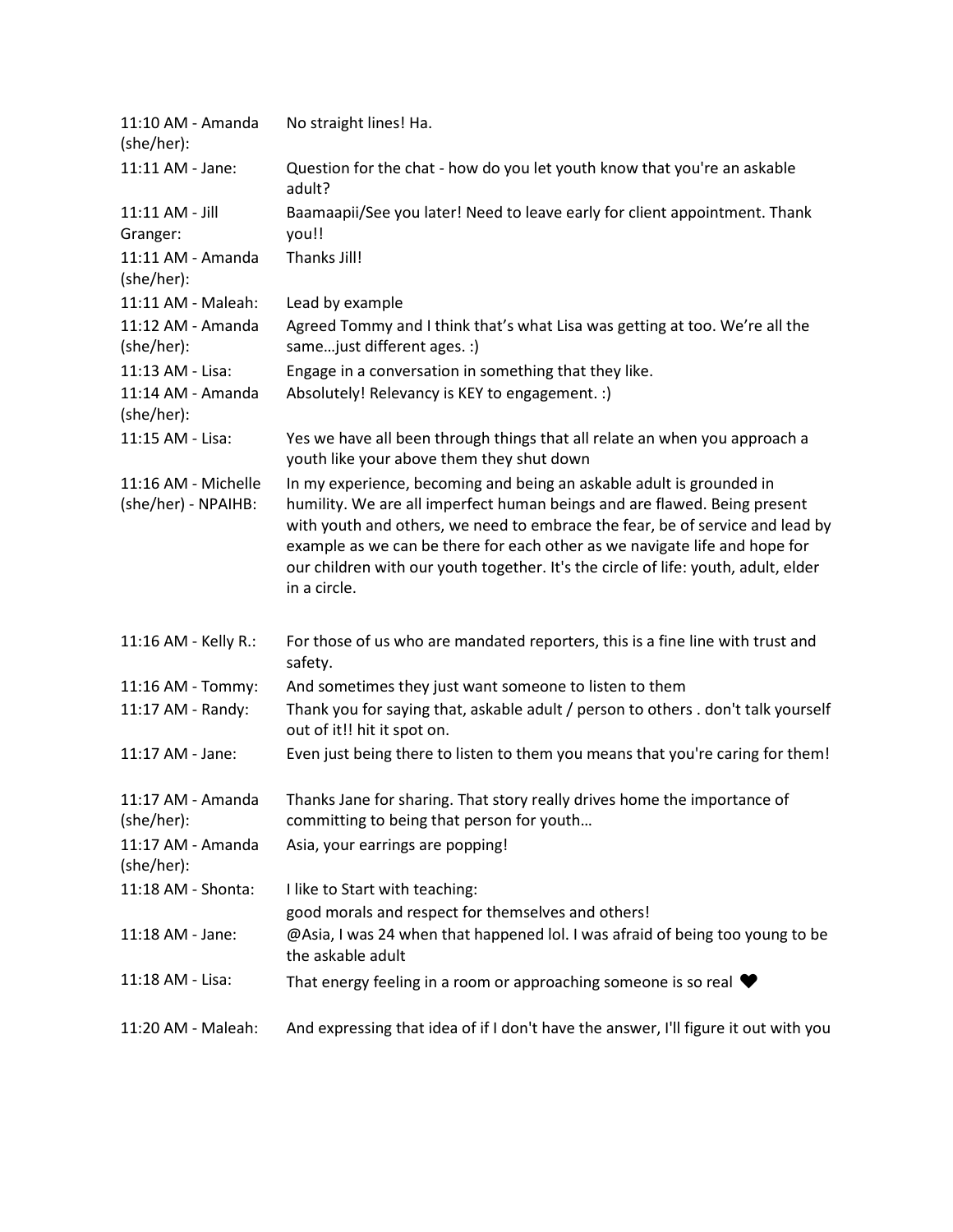| 11:20 AM - Eva,<br>Resource Basket,<br>she/her: | <b>AAAAAA</b>                                                                                                                                                                                                                                                         |
|-------------------------------------------------|-----------------------------------------------------------------------------------------------------------------------------------------------------------------------------------------------------------------------------------------------------------------------|
| 11:21 AM - Jane:                                | Training feedback:<br>https://www.healthynativeyouth.org/training_feedback/                                                                                                                                                                                           |
| 11:22 AM - Colbie<br>(she/her):                 | I am so sorry that your daughter went through that, and what a great thing for<br>her to hear from you. Thank you for sharing about that hard time.                                                                                                                   |
| 11:23 AM - Lisa:                                | ñ                                                                                                                                                                                                                                                                     |
| 11:23 AM - Asia:                                | So powerful!!                                                                                                                                                                                                                                                         |
| 11:24 AM - Kelly R.:                            | so powerful Eva, thank you sharing. Nothing feels more helpless than<br>watching our children hurt and we cannot do anything about it                                                                                                                                 |
| 11:24 AM - Jane:                                | Thank you Eva                                                                                                                                                                                                                                                         |
| 11:24 AM - Michelle<br>(she/her) - NPAIHB:      | EVa, you are leading by example! Ahe'hee!                                                                                                                                                                                                                             |
| 11:24 AM - Lisa:                                | Thank you for letting me join there is so much of this going around because of<br>our youth coming out of this pandemic we just had                                                                                                                                   |
| 11:26 AM - Kelly R.:                            | Yes                                                                                                                                                                                                                                                                   |
| 11:26 AM - Lisa:                                | I am dealing with the depression and anxiety with my teenage son and not<br>knowing how to deal with life after this Pandemic sorry I would talk but room<br>full of kids. I told my son that we are going through this together like Eva said<br>we are a big family |
| 11:26 AM - Amanda<br>(she/her):                 | It's a power imbalance when it comes from that space.                                                                                                                                                                                                                 |
| 11:26 AM - Jane:                                | It's been a really tough time, yeah. A lot of people are struggling but these<br>conversations help us. Even just being here today is healing and grounding -<br>because we're reaching out to each other                                                             |
| 11:27 AM - Avreayl:                             | Thank you all for all your sharing and being present to day.                                                                                                                                                                                                          |
| 11:28 AM - Michelle<br>(she/her) - NPAIHB:      | This was a powerful Community of Practice and I am so happy to have you all<br>here today! Thank you for what you are doing in your communities and also<br>for a willingness to learn with us today! We are all in this together!                                    |
| 11:28 AM - Maleah:                              | D                                                                                                                                                                                                                                                                     |
| 11:28 AM -<br>Stephanie:                        | d - this is hard, but I can do this                                                                                                                                                                                                                                   |
| 11:28 AM - Lisa:                                | C. I've been worried about.                                                                                                                                                                                                                                           |
| 11:28 AM - Cody<br>(He/Him):                    | D.-Okay, this is hard, but I can handle this.                                                                                                                                                                                                                         |
| 11:28 AM - Claire:                              | d                                                                                                                                                                                                                                                                     |